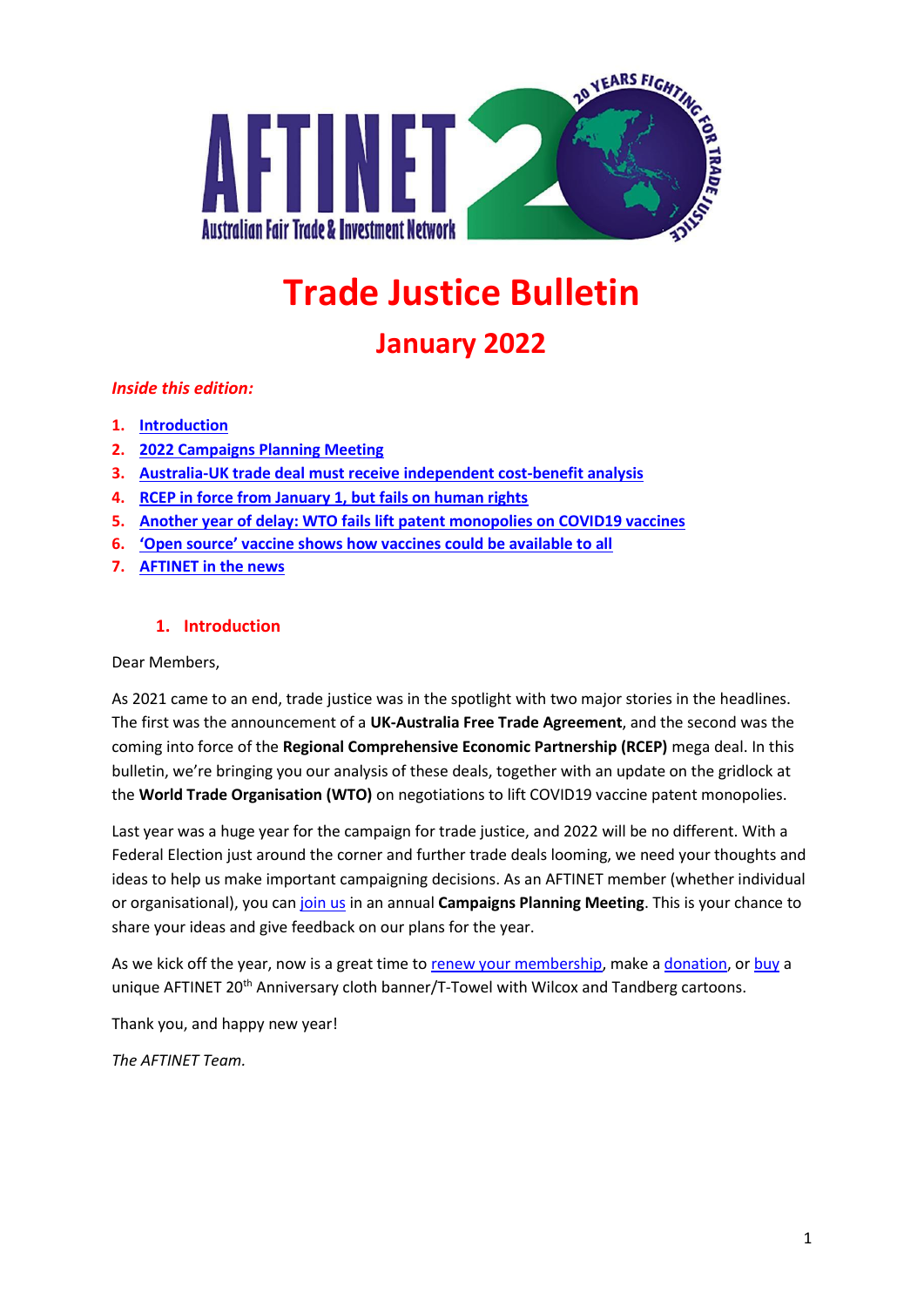# **2. Join the 2022 Campaigns Planning Meeting!**

<span id="page-1-0"></span>

 $\triangle$  Calling all AFTINET members: we need your ideas and input!

At the Campaigns Planning Meeting, AFTINET individual and organisational members will be coming together by Zoom to discuss ideas for trade justice campaigning this year.

If you have some ideas, suggestions, or feedback on our campaigns, this is your chance to share them with the AFTINET community.

We hope to see you there!

#### [Register your attendance](https://us06web.zoom.us/meeting/register/tZwucOGqrTMjH9UReCEtUtq4T7FUy_SZPksJ)

# **3. UK-Australia trade deal must receive independent cost-benefit analysis**

<span id="page-1-1"></span>After 18 months of secretive negotiations, Trade Ministers from Australia and the UK have signed the **Australia-UK trade deal** and released the text of the agreement. We immediately demanded an independent assessment of costs and benefits before it is ratified, as is recommended by the parliamentary committee that reviews trade agreements.

AFTINET Convenor **Dr.Patricia Ranald** told the media that the Government must be more transparent about the impacts of the agreement, saying: "As usual, the text of 32 chapters and thousands of pages has only been released after signing. The public deserves an independent assessment the true social, environmental, health and economic costs and benefits of this agreement before it is ratified"

*"The Government must listen to its own members on the JSCOT committee who have called for independent cost benefit analysis of all trade agreements, including the Australia-UK FTA. Given the urgency of the need for government responses to the COVID-19 pandemic and the climate crisis, we also call for assessments of the health impacts and environmental aspects of the agreement, as well as impacts on women and Indigenous communities"*

Our key concerns include:

- **Intellectual property** provisions which cast doubt on the Australian Government's claimed support for a temporary waiver on WTO COVID-19 vaccine monopolies.
- **Trade in services** provisions which could restrict government regulation of essential services, including aged care and energy regulation.
- **Digital trade** provisions which could reduce regulation of data held by Big Tech companies and weaken digital privacy protections for consumers.
- **Weak environmental and labour rights protections** that are not enforceable through government-to-government dispute mechanisms.

AFTINET will conduct a full analysis of the text of the Australia-UK free trade agreement and make public submissions to the upcoming JSCOT inquiry. [Read more](http://aftinet.org.au/cms/advocates-warn-of-hidden-traps-in-australia-uk-free-trade-deal)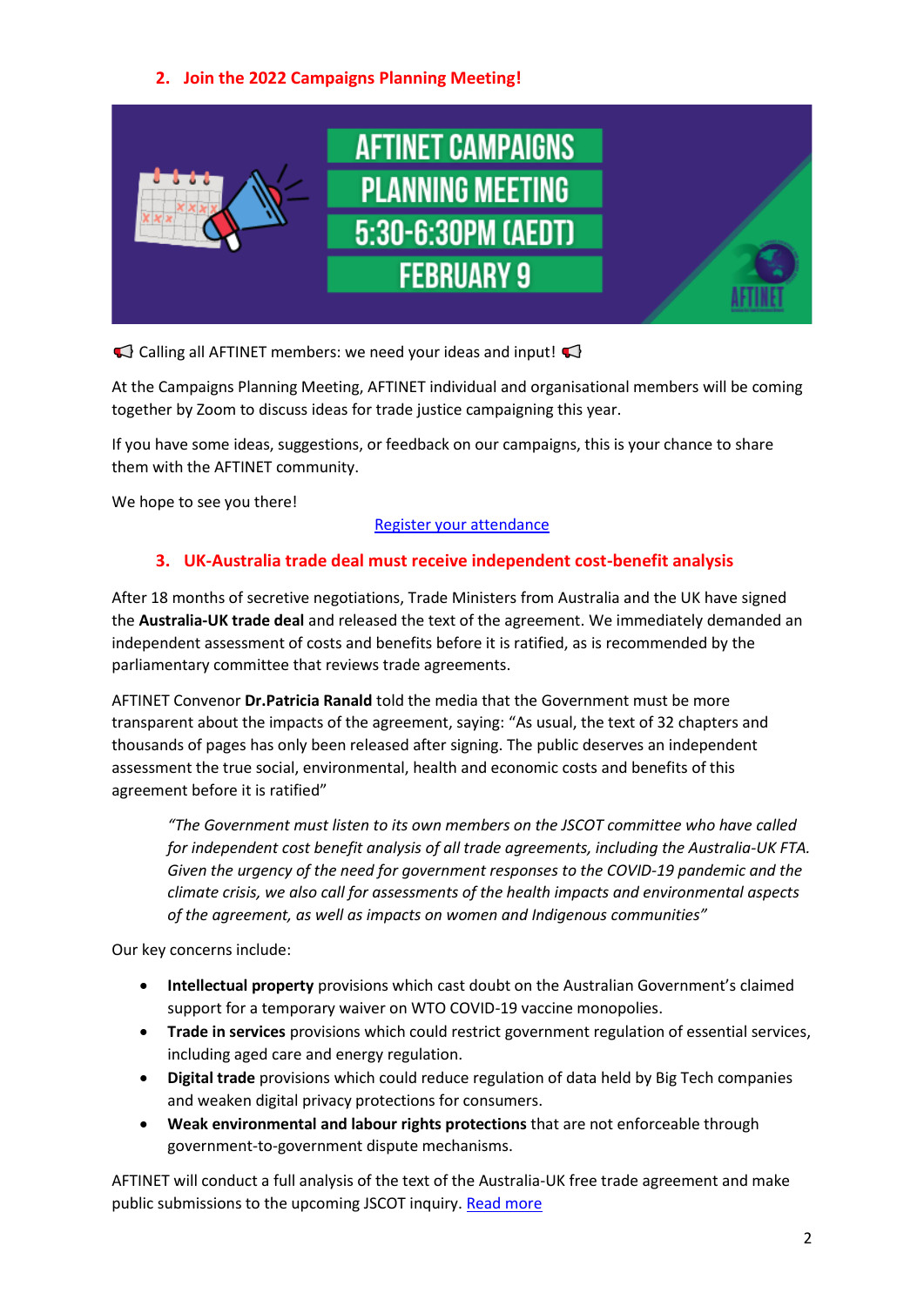## **4. RCEP in force from January 1, but fails on human rights**

<span id="page-2-0"></span>Following ratification by the Australian and other governments, the **Regional Comprehensive Economic Partnership (RCEP)** came into force on January 1, 2022.

Negotiations began in 2012 between sixteen countries, but India withdrew in 2019. Six ASEAN and five non-ASEAN governments have ratified. They are **Australia, New Zealand, China, Japan, Korea, Brunei Darussalam, Cambodia, Laos, Singapore, Thailand** and **Vietnam**. Indonesia, Malaysia, Myanmar and the Philippines have not yet ratified the RCEP, but are expected to do so in 2022.

News about the RCEP's implementation only reported tariff reductions and common customs standards. However, the Government has acknowledged that the RCEP provides no additional market access for Australian exports because Australia already has free trade agreements with all RCEP members. There has been no independent assessment of the economic, environmental, health or gender impacts of the RCEP.

Although community campaigning excluded some of the worst proposals like investor rights to sue governments from the agreement, RCEP fails the human rights test. The RCEP has no commitments for governments to meet any human rights or labour standards, despite the military coup in **Myanmar**, and violations of these standards in countries like **China** and the **Philippines**. The RCEP could also restrict local industry development, increase the risk of exploitation of temporary migrant workers, restrict regulation of aged care services, and restrict State Government regulation of emissions from power stations.

Ahead of coming into force, civil society groups from across the ten ASEAN countries [asked the](http://aftinet.org.au/cms/civil-society-groups-ask-asean-for-rcep-human-rights-assessment)  [ASEAN secretariat](http://aftinet.org.au/cms/civil-society-groups-ask-asean-for-rcep-human-rights-assessment) to conduct a **human rights assessment** of the agreement, arguing that the deal will accelerate the 'race to the bottom' competition among ASEAN states, encouraging countries to "offer the lowest production costs, utilizing cheap labour, tax relief, and access to natural resources. This agenda will sacrifice peoples' rights, especially labor rights, and would have a broad impact on people's lives, and on extraction of natural resources."

AFTINET called on Australian parliamentarians to **delay ratification and seek amendments** to the agreement to address these issues. We will monitor the implementation of the RCEP and seek changes at the review which is scheduled in two years.

#### <span id="page-2-1"></span>[Read more](http://aftinet.org.au/cms/RCEP-in-force-from-January-1-but-fails-on-human-rights)

#### **5. Another year of delay: WTO fails lift patent monopolies on COVID19 vaccines**

As **World Trade Organisation (WTO)** delegates met at the end of 2021 to discuss a proposal to temporarily lift vaccine intellectual property patents, a coalition of Australian vaccine equity advocates called for immediate action amid a 'tsunami' of Omicron cases.

Australian public health advocates, human rights campaigners, fair-trade organisations and trade unions are warned that the December 16 meeting would be the world's last chance in 2021 to remove monopoly barriers on life-saving vaccines other COVID-related products. The proposal, first put forward more than one year ago, has the support of more than 100 member states in the WTO, in addition to the **World Health Organisation (WHO)**.

Trade Minister **Dan Tehan** has previously confirmed Australia's support of the proposal (known as the **'TRIPS Waiver'**) to allow countries such as South Africa and India to produce their own COVID19 vaccines and treatments. In a **joint letter** delivered to Mr. Tehan, AFTINET and our allied organisations called on the Minister to do more, urging him to join the 64 other countries which have co-sponsored the proposal.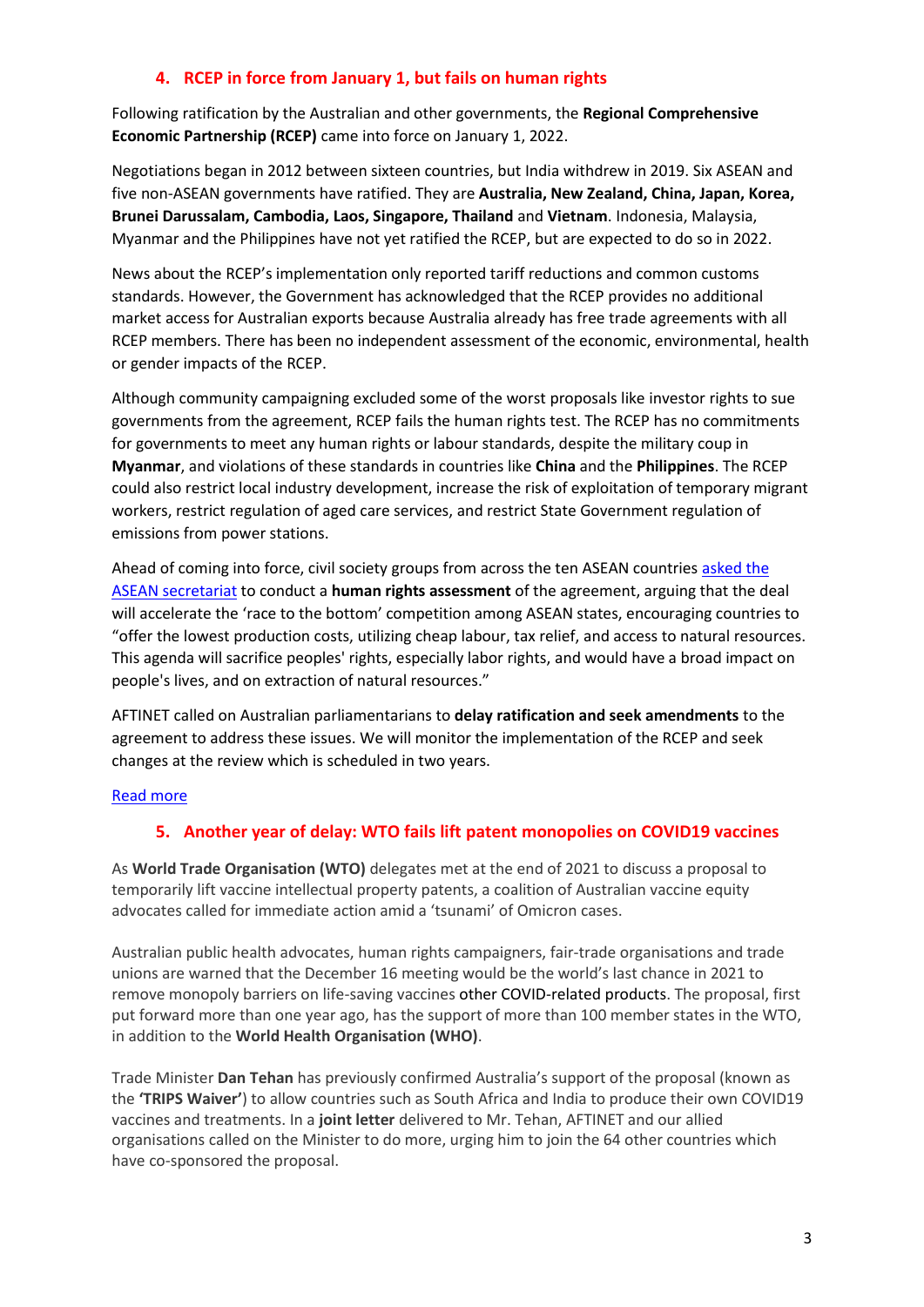Our Convenor, **Dr Patricia Ranald**, said: "Omicron is the direct result of global vaccine inequality, as new variants develop in areas of low vaccination. The WTO will lose its credibility as a global institution unless it puts saving lives first and waives monopolies on COVID vaccines and related products to enable increased production in developing countries."

The WTO, however, failed to reach a decision in the December meeting, and in a subsequent meeting on January 10 the WTO Director General **Ngozi Okonjo-Iweala** called for urgent action towards a comprehensive WTO outcome on pandemic response. "More than two years have passed since the onset of the pandemic... We at the WTO now have to step up urgently to do our part to reach a multilateral outcome on intellectual property and other issues so as to fully contribute to the global efforts in the fight against COVID-19."

Despite the continuing calls for a decision, negotiations at the WTO remain blocked by the **EU**, (led by **Germany**) the **UK** and **Switzerland**, which have large pharmaceutical industries.

#### <span id="page-3-0"></span>[Read more](http://aftinet.org.au/cms/node/2102)

#### **6. 'Open source' vaccine shows how vaccines could be available to all**

As Big Pharma continues to block efforts to lift intellectual property monopolies on COVID19 vaccines, a team of scientists in Texas have announced plans to deliver a 'COVID vaccine for all'.

The vaccine, dubbed **CORBEVAX**, does not have any patents or strings attached to either the production company **BioE** or the researchers who developed the vaccine prototype at **Texas Children's CVD** and **Baylor**.

Lead scientists behind the vaccine, **Maria Elena Bottazzi** and **Peter J. Hotez**, have described the vaccine as "the first COVID vaccine designed specifically for global health", adding, "We believe that, with our low-cost yet highly effective, safe, and easy to store and distribute recombinant protein vaccine, we might finally achieve global vaccine equity and overcome vaccine hesitancy and refusal."

Speaking to the Washington Post, Peter Hotez said: "We're not trying to make money. We just want to see people get vaccinated."

#### [Read about the 'open source' vaccine](http://aftinet.org.au/cms/Open-source-vaccine-shows-how-vaccines-could-be-available-to-all)

Meanwhile, a new report from **Oxfam International** has detailed the growing global economic inequality caused by the COVID19 pandemic. The report, *Inequality Kills*, highlights how **World Trade Organisation (WTO)** intellectual property rules have created a "vaccine apartheid" between wealthy nations and low-income countries, "a stain on the history of our species".

The report states that "even though safe and effective vaccines are available, more than 80% have gone to G20 countries, while less than 1% have reached low-income countries." This is a result of pharmaceutical monopolies which are "artificially restricting the supply and driving up prices, with companies such as Pfizer/BioNTech and Moderna charging as much as 24 times the estimated cost of production for a dose of vaccine."

"A number of rich-country governments are actively enabling this extreme vaccine inequality by blocking the efforts of low- and middle-income countries at the **World Trade Organization (WTO)** to waive intellectual property rules on COVID-19 vaccines and treatments. This action would suspend the monopoly control of pharmaceutical corporations, temporarily removing the legal barriers that are playing a central role in preventing low- and middle income countries from producing billions of vaccines and treatments through qualified manufacturers."